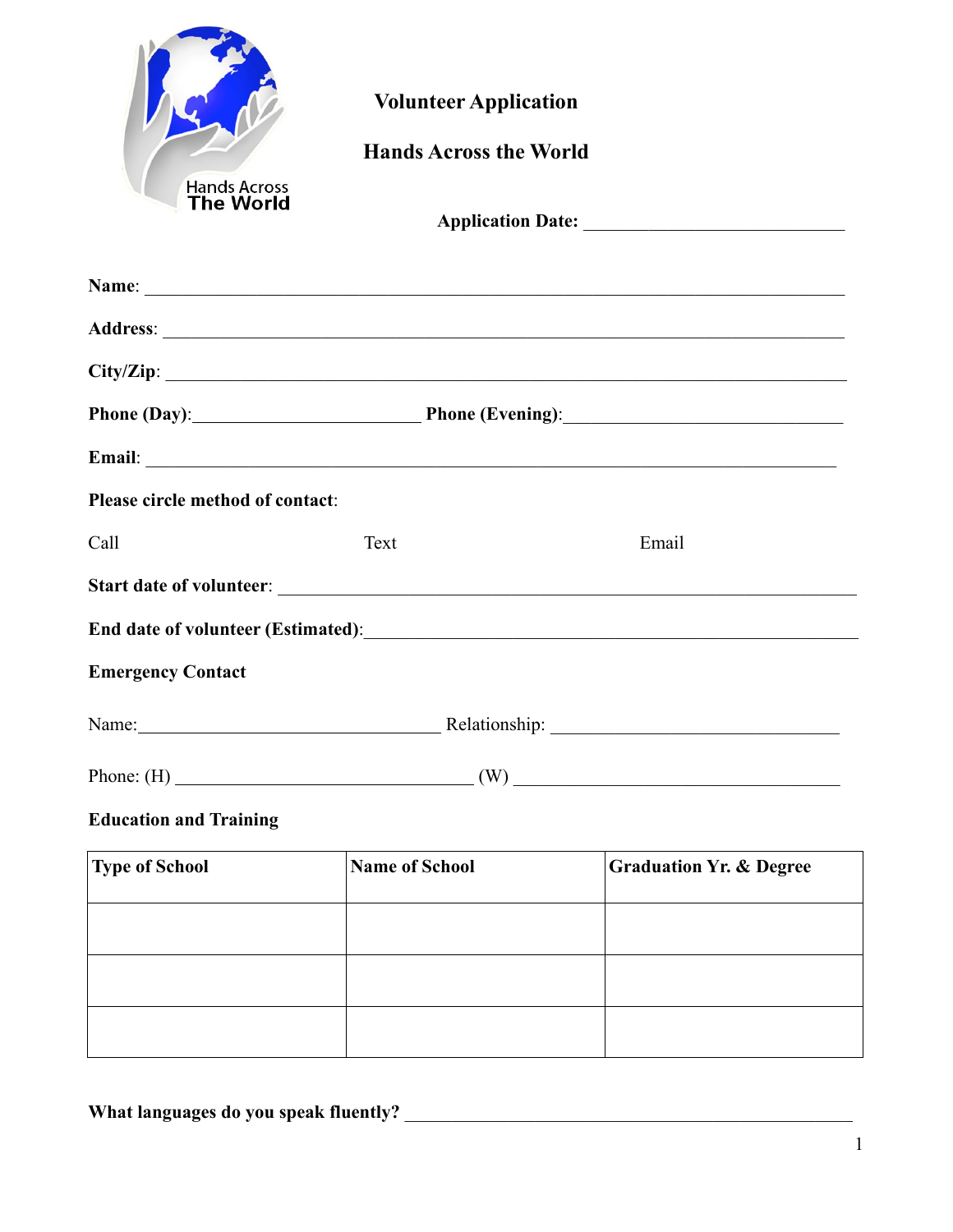## **Current Occupation: Full-time □ Part-time □ Retired□ Unemployed □**

| <b>Company Name:</b>          | <b>Position:</b> |  |
|-------------------------------|------------------|--|
| <b>Other interest/Skills:</b> |                  |  |

**Please circle the class/tasks you are interested in helping with:**

| $10:00$ am- $1:00$ pm         | $4:00 \text{ p.m.} - 7:00 \text{ p.m.}$ | Misc.                              |
|-------------------------------|-----------------------------------------|------------------------------------|
|                               |                                         |                                    |
| <b>Adult ESL</b><br>➤         | <b>After School Program</b><br>➤        | $\triangleright$ Fundraising/Grant |
| <b>Early Childhood</b><br>➤   | "Learning Together                      | Assist.                            |
| (Mon.- Fri.)                  | <b>Program</b> " (Mon.-                 | <b>Social Work</b><br>➤            |
| <b>Online Instructor</b><br>➤ | Thurs.)                                 | <b>Study Mentor</b><br>➤           |
|                               |                                         | <b>Administration Assist.</b><br>➤ |

**Please circle the days and write down the times you would like to volunteer:**

| <b>Monday</b> | <b>Tuesday</b> | Wednesday | Thursday | Friday |
|---------------|----------------|-----------|----------|--------|
|               |                |           |          |        |
|               |                |           |          |        |
|               |                |           |          |        |
|               |                |           |          |        |
|               |                |           |          |        |
|               |                |           |          |        |

**Please help us in our recruitment efforts by telling us how you heard about our volunteer** 

## **opportunities: please circle the one that best fits.**

A) Hands Across the World Volunteer/Employee E) Newspaper

- B) Friend/Relative F) School
- C) Website G) Community Agency